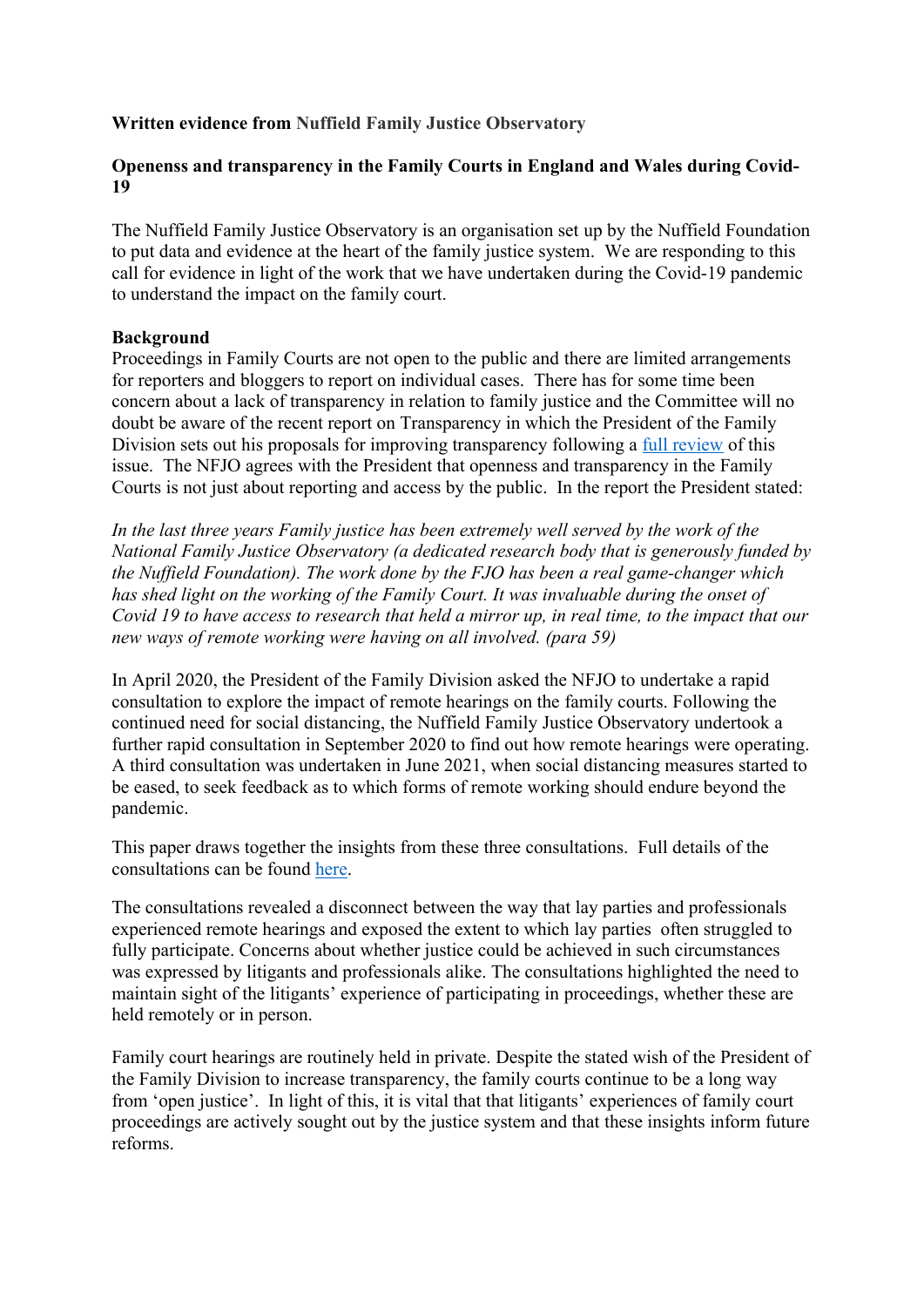### **How the consultations were conducted**

Each consultation was conducted over a two to three-week period. The first consultation was undertaken from 14 to 28 April 2020, the second from 10 to 30 September 2020 and the third from 10 to 27 June 2021.

# **Who responded**

All three consultations sought feedback from parents, other family members, and all professionals in the family justice system including judges, magistrates, barristers, solicitors, Children and Family Court Advisory and Support Service (Cafcass) advisers, court staff and social workers.

Those who had experience of a remote hearing in public or private law family proceedings were invited to respond. This included experience of any type of remote hearings (including administrative hearings, interim hearings and final hearings).

932 participants (professionals and parents) responded to the first consultation, 1,306 responded to the second consultation and 3,219 responded to the third consultation. Some responses collated information from groups of individuals, but this was counted as a single response, so the actual number of individuals who provided feedback was higher than recorded. There was a similar pattern in the type of respondents to the consultations, with judges, barristers, solicitors and magistrates making up at least two-thirds of the respondents in each consultation (see Table below).

|                                 | Consultation 1 | Consultation 2 | Consultation |
|---------------------------------|----------------|----------------|--------------|
|                                 | $n=932$        | $n=1306$       | $3 n=3219$   |
| Judges                          | 15%            | 15%            | 10%          |
| Magistrates                     | 8%             | 17%            | 13%          |
| Legal Advisers to magistrates   | 4%             | $5\%$          | 3%           |
| <b>Barristers</b>               | 26%            | 15%            | 25%          |
| Solicitors                      | 15%            | 13%            | 27%          |
| Social Workers                  | $5\%$          | $7\%$          | $4\%$        |
| Cafcass staff                   | 18%            | 10%            | 6%           |
| Parents                         | 3%             | 9%             | $5\%$        |
| Other (e.g., working for Family | 6%             | 8%             | 6%           |
| Drug and Alcohol Courts,        |                |                |              |
| intermediaries, voluntary       |                |                |              |
| organisations)                  |                |                |              |

Responses were received from all regions of England and Wales and there was a reasonable geographical spread.

# **Findings**

### Overall views of remote hearings

The respondents to the first consultation were evenly balanced in terms of their overall positive and negative reactions to remote hearings. This reflected the fact that many respondents felt that remote hearings were justified in some cases in the circumstances of the pandemic, and, for some types of hearing, were even preferable, but they had serious concerns in relation to other types of cases, particularly those where the issue was complex and/or contested and evidence was required or those where final orders were being made, especially where vulnerable parties were involved. It was clear from the responses that there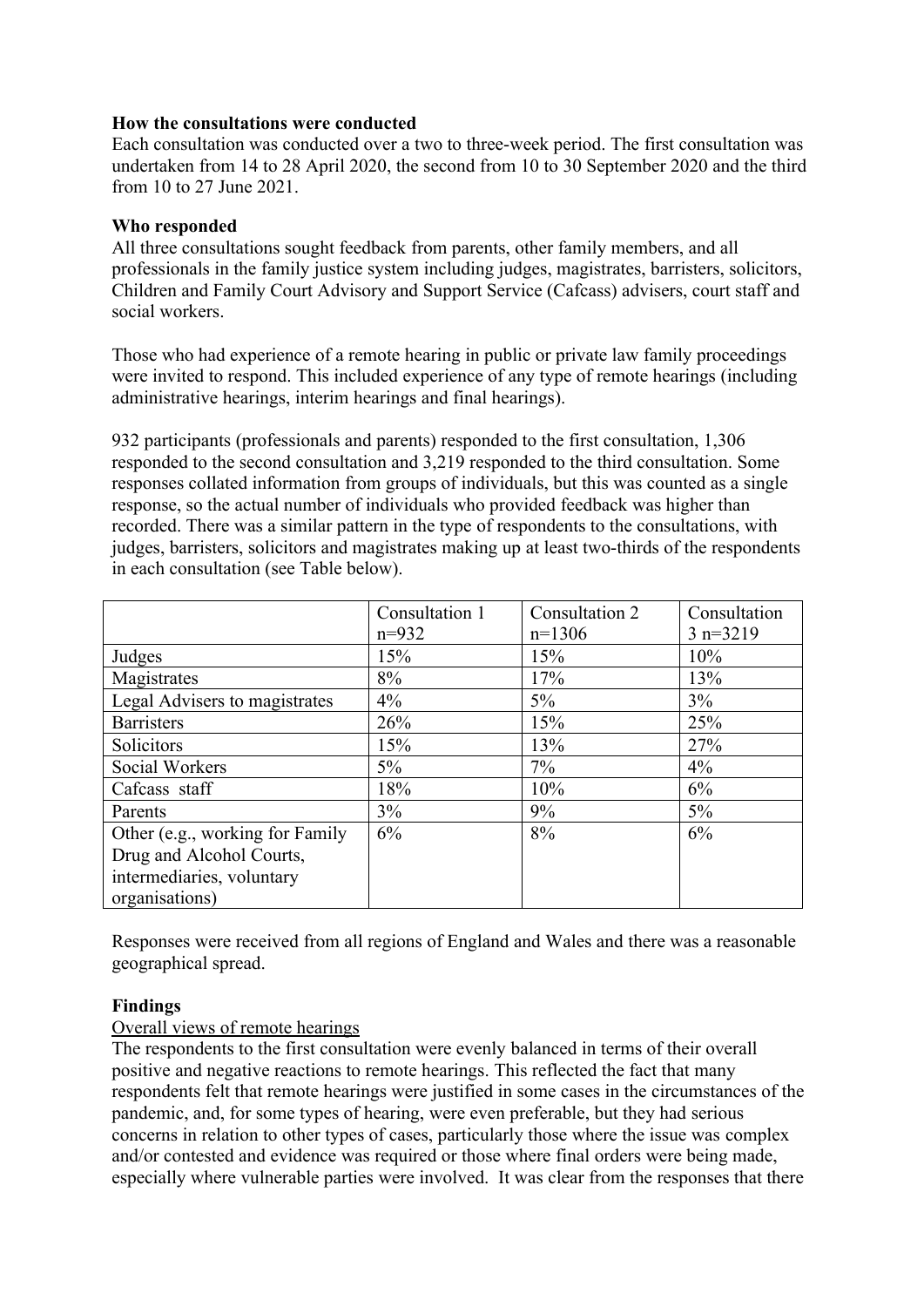was a wide variation in practice and no consistency in decisions about which cases should be adjourned.

By September 2020, when remote hearings had been operating for six months, most professionals who responded to the second consultation felt that things were working more smoothly, either all of the time or some of the time. Professionals continued to report that there were also some benefits to working remotely, for professionals and parties, particularly in relation to a reduction in time spent travelling or in waiting at court for a case to be called on.

However, responses to the second consultation also revealed a clear disconnect between the experience of professionals and that of parents and other family members in relation to remote hearings. While many professionals were positive about remote hearings, the majority of parents and family members had concerns about the way their case had been dealt with and just under half said they had not understood what had happened during the hearing. Many professionals, although positive about remote hearings for some types of hearing or case, remained very concerned about the experience of vulnerable lay parties and litigants in person.

By June 2021 we were able to elicit detailed feedback about the suitability of remote hearings being conducted in specific types of cases or circumstances. The majority of professional respondents saw a continuing role for certain types of remote hearing, although many felt that the decision should be made on a case-by-case basis. The main considerations respondents identified as relevant to such a decision were the vulnerability of lay parties and their wishes and views, the complexity of the case, and whether there was access to suitable technology for all those taking part.

Overall, there was support for remote 'administrative' hearings (subject to certain caveats) such as case management hearings, first hearing dispute resolution appointments<sup>1</sup> and also for initial and/or ex parte applications for non-molestation/occupation orders<sup>2</sup>. There was much less support for remote fact-finding hearings, hearings involving contested applications for interim care or contact orders, or final hearings.

There were parents who reported that they had preferred the remote hearing from having to attend court and others who were pleased that at least their hearing had taken place. .

In the main however it was clear that parties to cases were far less positive about remote hearings than professionals. A clear majority of parents (83%) who responded to the third consultation had concerns about the way that their case had been dealt with. Many other parents, relatives and lay parties raised concerns specifically about their experience of remote hearings. The majority of these comments were about the fairness and the smooth working of remote hearings, or concerns about technology or delays in proceedings.

#### Concerns about fairness

 $1$  These are first hearings in proceedings, (CMH public law, FHDRA private law) setting timetables and giving directions about the filing of evidence

<sup>&</sup>lt;sup>2</sup> Initial hearings in private law proceedings in cases of domestic abuse where the victim is seeking protection are frequently heard ex-parte with an early return date.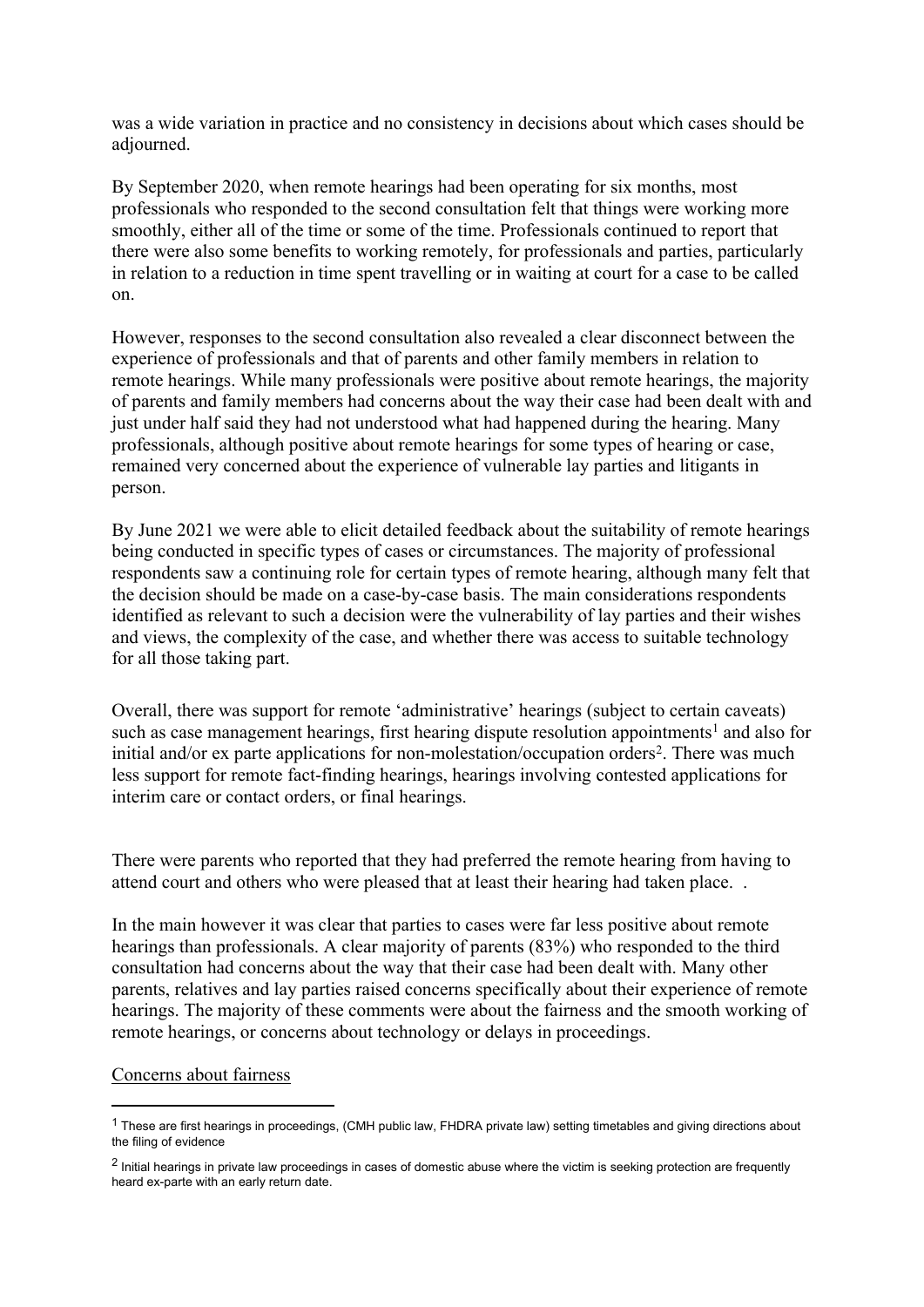Significant concerns were raised by all respondents (not just parents) to all three consultations about the fairness of remote hearings in certain cases and circumstances. There were also some worrying descriptions of the way some cases had been conducted.

The concerns included the difficulties in reading reactions and communicating in a humane and sensitive way when there was no face-to-face contact. Many professional respondents referred to the importance of being able to show empathy when involved in family justice cases, particularly in public law cases where children may be removed from their parents.

*The court process is more important than simply being an administrative adjudication. It's a very human set of interactions. My role as a judge is absolutely dependent on the humane administration of a very, very complex interactive process (Judge).*

There were also concerns that parents were having to take part in remote hearings alone and from their homes, without any legal or other emotional support.

In addition, respondents noted that it could be very difficult for parents to ensure privacy and confidentiality when they were calling from home. In the earlier phase of social distancing, when schools were closed, it was not uncommon for parents to be at home with the children who were the subject of the proceedings:

*The mother, who was at risk of having her four children removed, gave evidence by telephone from her garden shed as there was nowhere else private she could go as she was self-isolating due to COVID-19 and the children were in the house, being cared for by their grandmother. (judge)*

The concerns about parents being alone and unsupported during remote hearings where important decisions were being made were particularly strong when the case involved an application to remove a newborn baby from the mother.

Another issue identified by both parents and professionals was the problem of communication between lay parties and their legal representatives before hearings and during hearings. Pre-hearing communication, instead of being in person, was mainly by phone or email which adversely affected the taking of instructions and drafting of statements. During hearings it was difficult for many parents to communicate with their legal representatives in private because they did not have access to more than one device to enable them to send private messages and because judges or magistrates did not always allow for breaks or adjournments so that lawyers could communicate with their clients. Particular concerns were commonly raised in relation to parties with a disability or cognitive impairment or where an intermediary or interpreter was required.

There was widespread concern for litigants in person in private law matters. Many examples were given of support being provided to litigants in person by judges, magistrates, and legal advisers but it was acknowledged that this was often insufficient.

*I have major concerns about the fairness of proceedings with both Litigants in Person and some represented parties (e.g., parents with learning type difficulties in care cases) in remote hearings. Removing children and making major decisions, e.g., on contact, can have long term (even lifelong) consequences. Notwithstanding*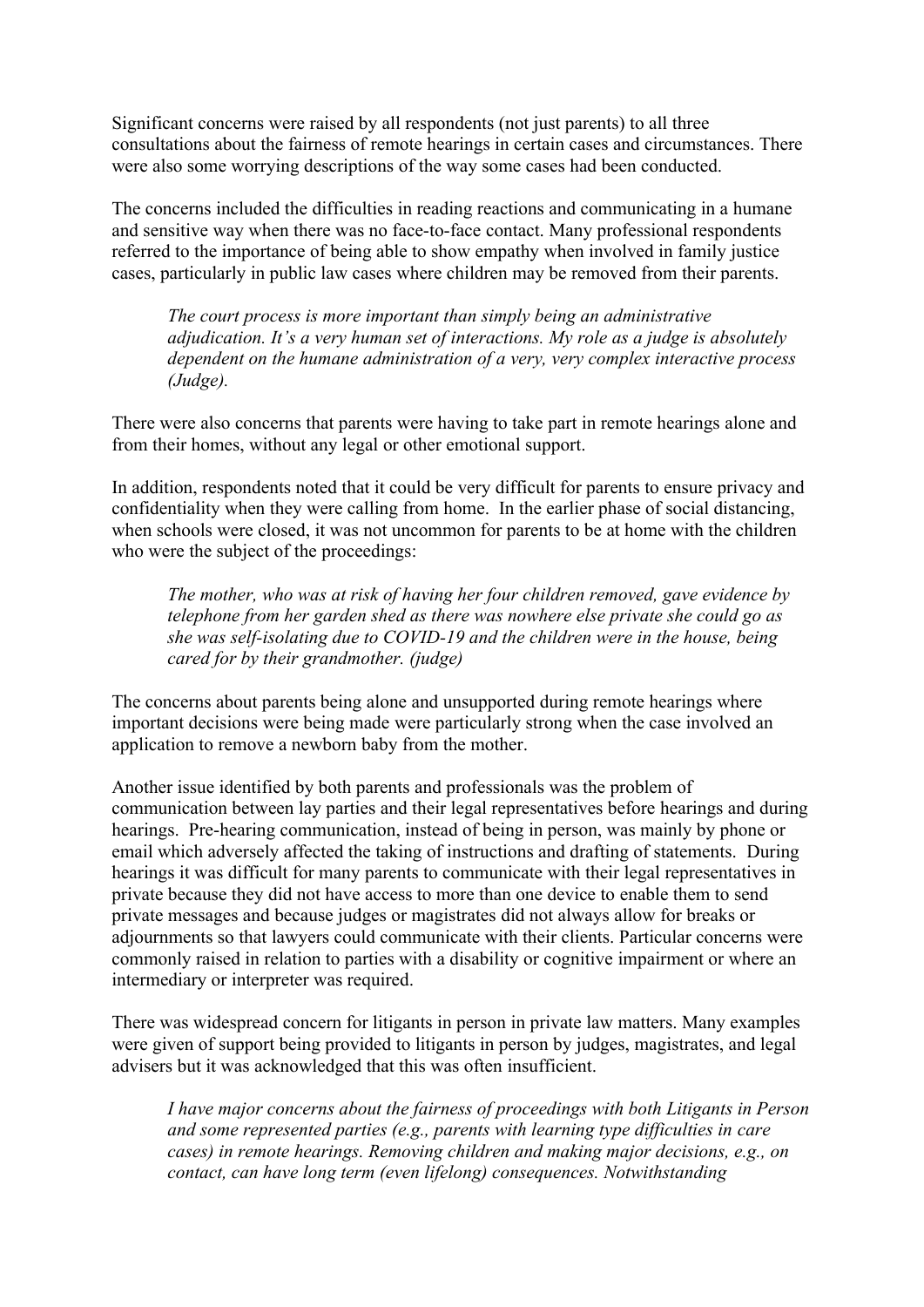*everyone's best efforts remote parties cannot sometimes be adequately engaged and whilst Judges and professionals can 'get on with it' and make it work I have real misgivings about how fair it is and how fair it is felt and seen to be* (Judge).

While concerns were expressed most strongly by parents and relatives who have experienced remote hearings, it was clear that judges, lawyers and social workers had concerns too. Although six months into the pandemic most family justice professionals felt that fairness and justice had been achieved in the cases they were involved with most or all of the time, it was clear from responses that professionals also had concerns about whether proceedings were perceived as fair by parties in all cases. Professionals shared concerns about the difficulties of being sufficiently empathetic, supportive, and attuned to lay parties when conducting hearings remotely. By June 2021 63% of professionals who responded to the consultation felt that further arrangements needed to be in place to make remote hearings fair and work smoothly.

*Let's not kid ourselves - none of us would have thought these methods of working achieved fairness and justice six months ago* (Judge).

*I think they have been fair and just in terms of legal outcome but I am not sure the perception has always been of fairness and justice being done* (Judge).

#### Impact on the authority of the court

Many respondents raised concerns about the impact that working remotely was having on the formality and authority of the court. Family justice professionals expressed concern that the relative informality of telephone and video hearings meant that lay parties were not taking the court as seriously as they would if the hearing were taking place in person.

Professionals reported changes in lay party behaviour due to hearings being held online.

*Lay parties often don't treat the court process with the usual respect when connecting from home. I have undertaken cases where a lay party is in bed, or in pyjamas or trying to do household tasks while participating* (Barrister).

Parents also expressed concern about professionals appearing overly relaxed in situations where important decisions are being made about their future.

#### Problems with technology and administration of hearings

Many of the concerns relating to fairness and upholding the gravitas of the court were caused, or exacerbated, by problems of managing telephone and video technology, or difficulties with the administration of remote hearings.

The responses to the three consultations suggested that the technology to support remote hearings did improve over time. Nevertheless, many respondents continued to report difficulties. Respondents' concerns about video technology normally related to the quality of connection and access to appropriate hardware (screens and loudspeakers). These difficulties affected professionals as well as parents, but the majority of concerns related to the difficulties parents experienced in fully participating in hearings. The pandemic highlighted issues of digital poverty as it became clear that many parents in public law care proceedings did not have access to laptops, Wi-Fi, or smart phones. Where there was no access to Wi-Fi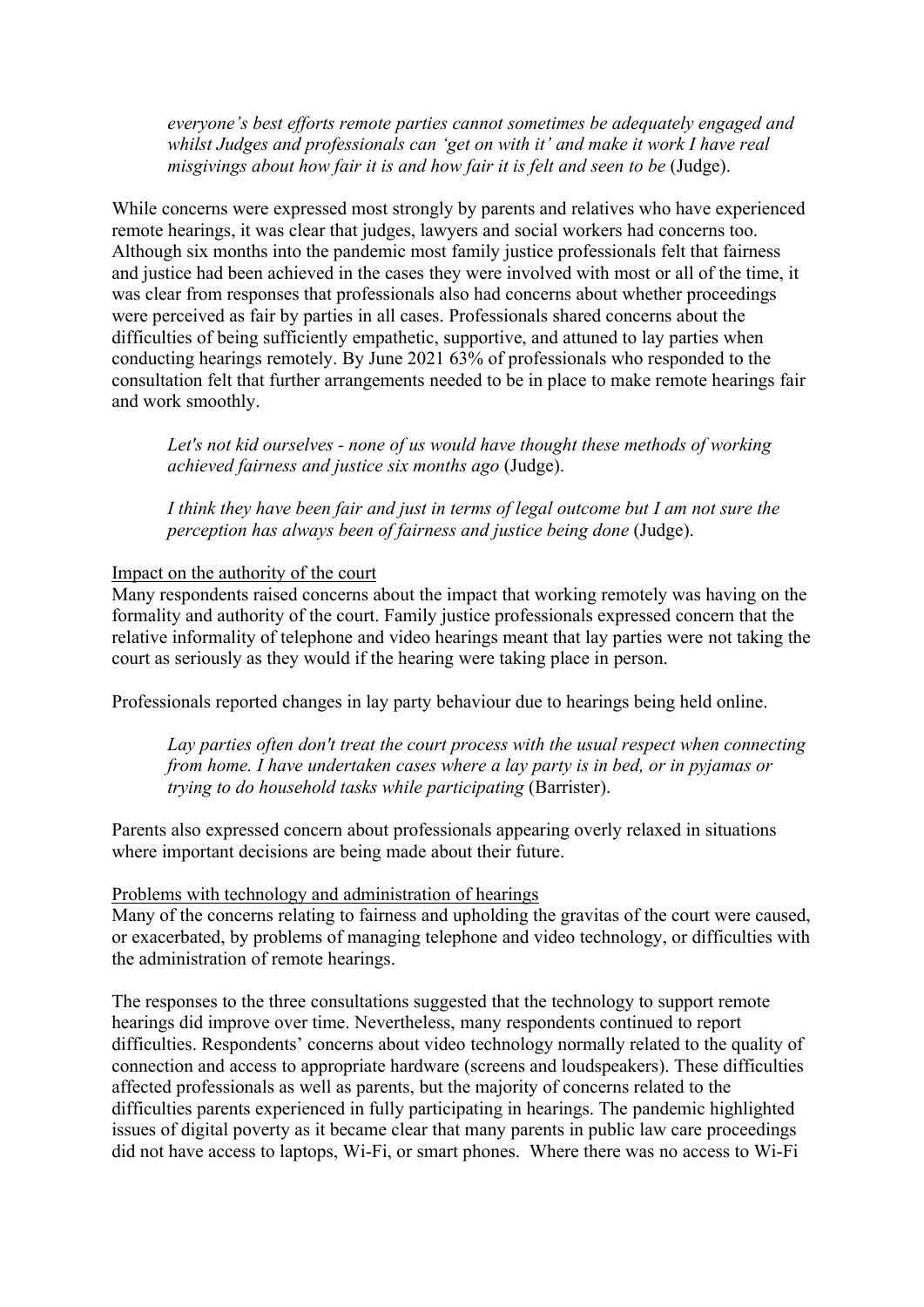they often had very limited access to data, making it difficult for them to take part in online hearings.

*Many of my clients may not have Wi-Fi, no credit on their phones, phones that are infrequently charged and no access to laptops nor iPads. They live in social deprivation, and their housing may be shared or not sufficiently private for a hearing to be conducted (Barrister).*

The vast majority of parents received no help in accessing the technology to take part in the hearing. Professionals expressed concern about the lack of clarity around responsibility for supporting lay parties with access to technology and/or private space from which to join hearings remotely. As a result, it was clear that practice across England and Wales was very varied in terms of the support available.

It was also clear from responses to the consultations that the family court system in England and Wales lacked consistent high-quality IT equipment and connectivity. Common problems arising from this identified by respondents included difficulty in hearing people, difficulty seeing people, and difficulty identifying who is speaking.

Concerns were also raised about the extent of professionals' technological capabilities, a lack of opportunities for training and limited IT support available to judges and magistrates. The limited IT support available meant that judges, magistrates and legal advisers were spending considerable amounts of time trying to deal with problems that arose, which impacted on delays in the system. It also resulted in technical issues during hearings which impacted on the ability of lay parties to follow and understand what was happening.

Both consultations revealed wide variations in practice across different courts and geographic areas in terms of how hearings are organised. This included the information sent to lay parties and professionals about how the hearing would work, the timing of sending out notifications of a hearing, the timing of the decision about what technology would be used for the hearing and arrangements for enabling professionals and lay parties to contact the court if there were any connectivity problems.

### **Recommendations made by respondents**

Each consultation asked respondents for recommendations about how to improve the fairness and smooth running of remote hearings. The responses were remarkably similar across all three consultations.

Many requested measures that would make hearings run better, such as guidance for lay parties about the court process and the format of the hearings, better support to access the relevant technology and clarity about who was responsible for providing assistance to lay parties and parents. Some of the recommendations for improved practice were remarkably modest: such as being sent the links of hearings the day before, having an usher to manage attendance, and ensuring all bundles of evidence have been sent out in advance. Some of the request for improvements in the way hearing were run were relevant to any hearing, not just those run remotely:- making sure everyone has joined the hearing, making sure to identify all the different people involved, checking everyone can hear and/or see, checking whether people need a break to communicate.